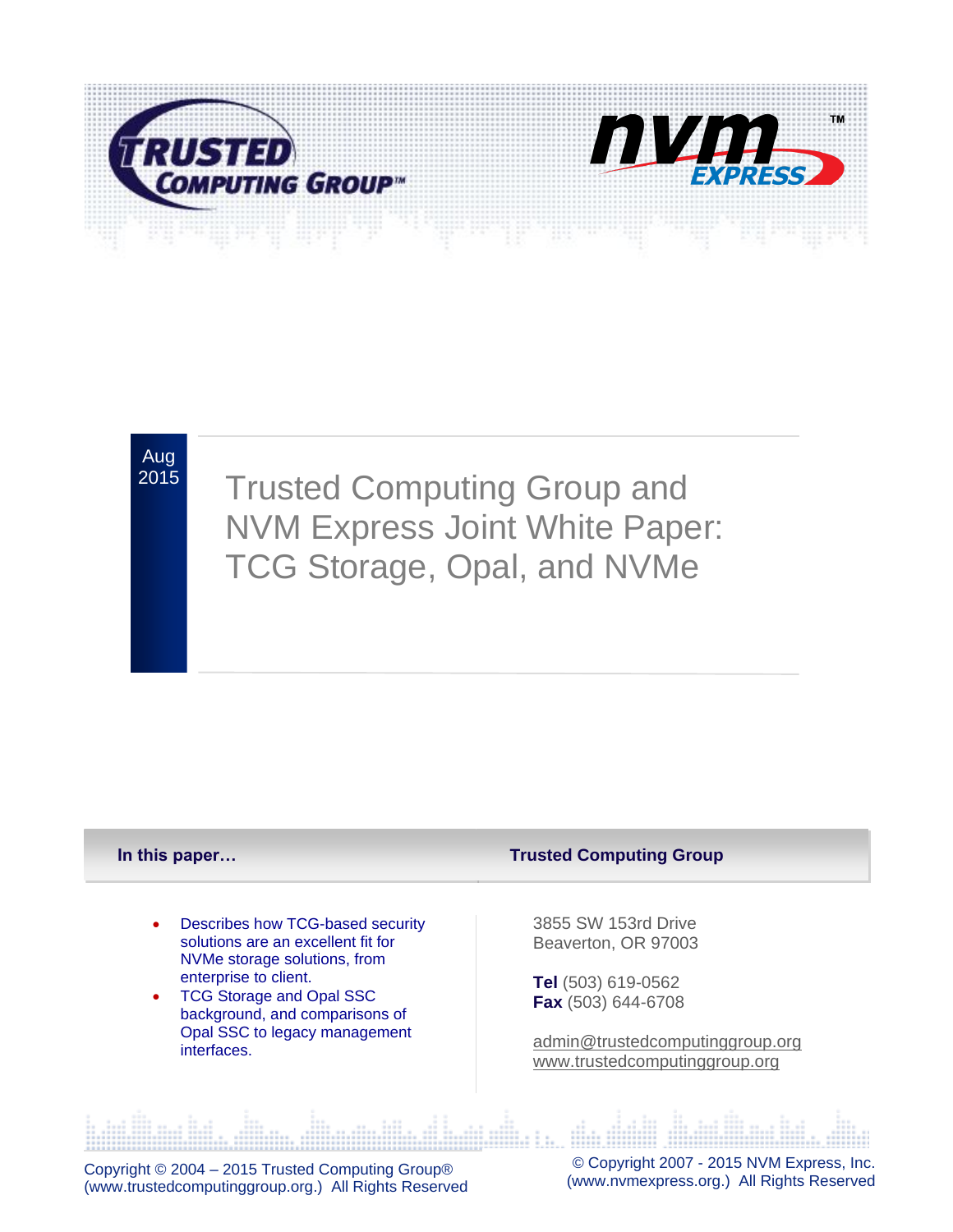

# **TRUSTED COMPUTING GROUP**

Trusted Computing Group and NVMe Work Group Joint White Paper: TCG Storage, Opal, and NVMe

# **INTRODUCTION**

The Opal "Family" of specifications published by the Trusted Computing Group provides a scalable infrastructure for managing encryption of user data in a Storage Device, as well as extensibility to enable features beyond "data at rest protection".

The protocols associated with management of encryption capabilities provided by Opal and its subset specs, Opalite and Pyrite, range from light to thorough, with further scalability up to meet even fuller featured levels of capability; and further scaling down possible to enable even more use cases than those already being addressed.

Opalite and Pyrite were designed for equivalency to the ATA Security Feature Set, while remaining scalable to the future and using a protocol in common with Opal. However, even Opal is simple for host applications to configure for basic use cases, such that an application that can manage an implementation of Opalite or Pyrite could also manage an implementation of Opal.

The scalability of the architecture and solutions embodied in the TCG Storage specifications provides an ideal match for the scalability provided by the NVMe specification and aligns with the Opal Family of specifications as the security management interface for both NVMe client and data center Storage Devices.

The following sections describe the Trusted Computing Group Storage Work Group; the Opal, Opalite, and Pyrite specifications for managing encryption of user data; drawbacks of alternatives to the Opal family of specs; and the areas where NVMe Work Group and TCG Work Group can collaborate to provide enhanced solutions that combine the benefits of the two specifications.

# **TCG STORAGE**

The Trusted Computing Group (TCG) is a notfor-profit organization formed to develop, define, and promote open, vendor-neutral, global industry standards. One of the TCG's work groups is the Storage Work Group (SWG).

The SWG has defined and published a number of specifications. These specifications define architecture for Storage Device-based security features, which are designed to be configurable and manageable under policy-based access control. This means that the capabilities of the Storage Device are able to be configured to conform to the security policies of the trusted platform or associated organization.

The primary TCG SWG specification is the "TCG Storage Architecture Core Specification", or "Core Spec." This document defines in detail the components that can be implemented by a Storage Device to provide various features. The Core Spec defines a storage interfaceindependent communications protocol used by host applications to manage features, as well as the data structures and commands associated with a variety of other capabilities.

 $\mathcal{D}$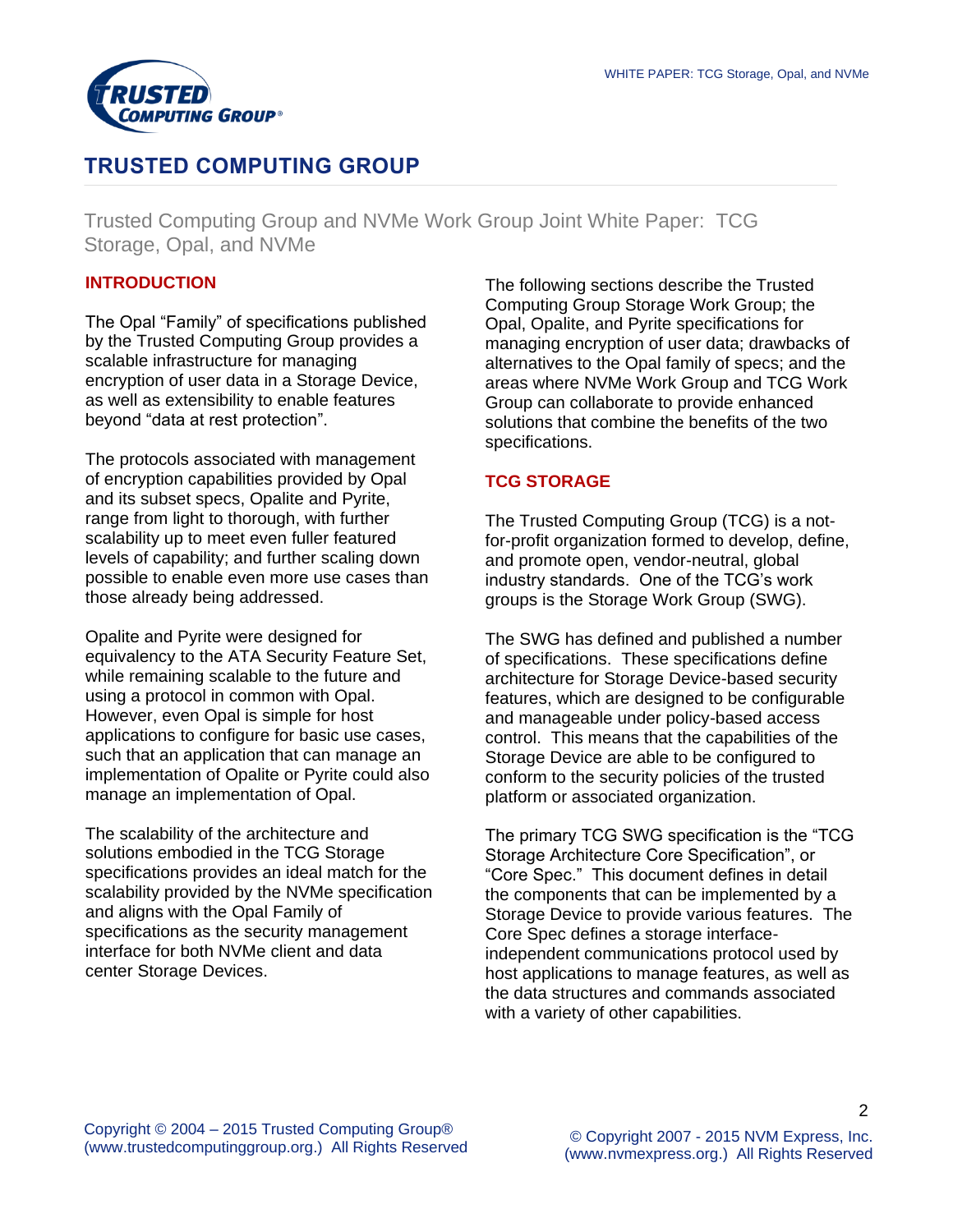

Because of the usage of container commands, and due to the fact that some TCG Storage capabilities have effects on the Storage Device and its life cycle, the SWG has defined a "glue" spec, called the "TCG Storage Interface Interactions Specification," or "SIIS". The SIIS defines mappings to the interface container commands; includes error mappings from errors defined in TCG Storage specs to relevant errors in the underlying interface specifications; and mappings from TCG Storage-defined reset events to reset events defined for the underlying interfaces.

One set of capabilities defined in the Core Spec includes mechanisms for managing access control to user data stored on the Storage Device, including controlling Media Encryption, Key Management, and Read/Write Lock State. The "TCG Storage Security Subsystem Class: Opal", also called "Opal SSC" or just "Opal", is an implementation profile for Storage Devices that incorporate this functionality.





Copyright © 2004 – 2015 Trusted Computing Group® (www.trustedcomputinggroup.org.) All Rights Reserved © Copyright 2007 - 2015 NVM Express, Inc.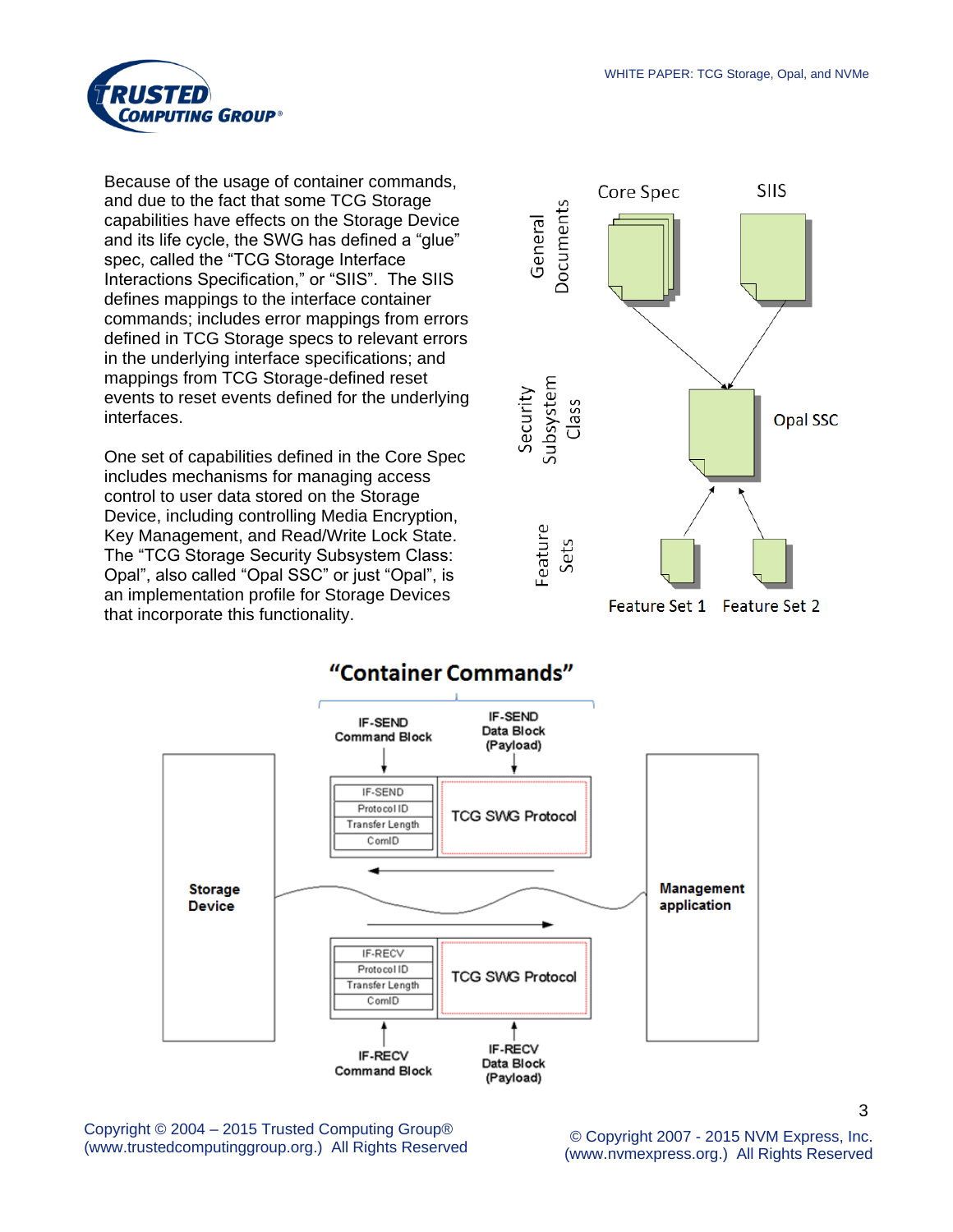

Storage Devices that implement Opal are built to protect the confidentiality of stored user "Data at Rest" (DAR) against unauthorized access once it leaves the owner's control, when or after the Storage Device has been power cycled.

Use Cases that can be performed using the management interface defined in the Opal SSC include activation and provisioning of the locking and encryption management capabilities; locking and unlocking LBAs by the host; preboot authentication; and repurpose/end of life of the Storage Device.

#### **Self-Encrypting Drive Basics**

A Self-Encrypting Drive (SED) is a Storage Device that integrates encryption of user data at rest. All user data written to the Storage Device is encrypted by specialized hardware implemented inside the Storage Device controller. The data is decrypted as it is read. The encryption and decryption are performed using a Media Encryption Key (MEK) generated internally in the Storage Device.

Opal SSC defines a management interface for a host application to activate, provision, and manage encryption of user data. The specification includes data structures and their required content, and mechanisms for managing and configuring Authentication Credentials and access controls.

Opal SSC provides a mechanism by which an Authentication Credential (i.e. a password) can be set by a host application that manages the Opal SSC functionality in the Storage Device, in order to enable control of access to the User Data via "Locking".

When an Authentication Credential has been set and the device is locked, it is not possible to access User Data. Once the correct Authentication Credential has been supplied to the Storage Device by the host, and the Storage Device is unlocked, data can be read from and written to the device.



Copyright © 2004 – 2015 Trusted Computing Group® (www.trustedcomputinggroup.org.) All Rights Reserved © Copyright 2007 - 2015 NVM Express, Inc.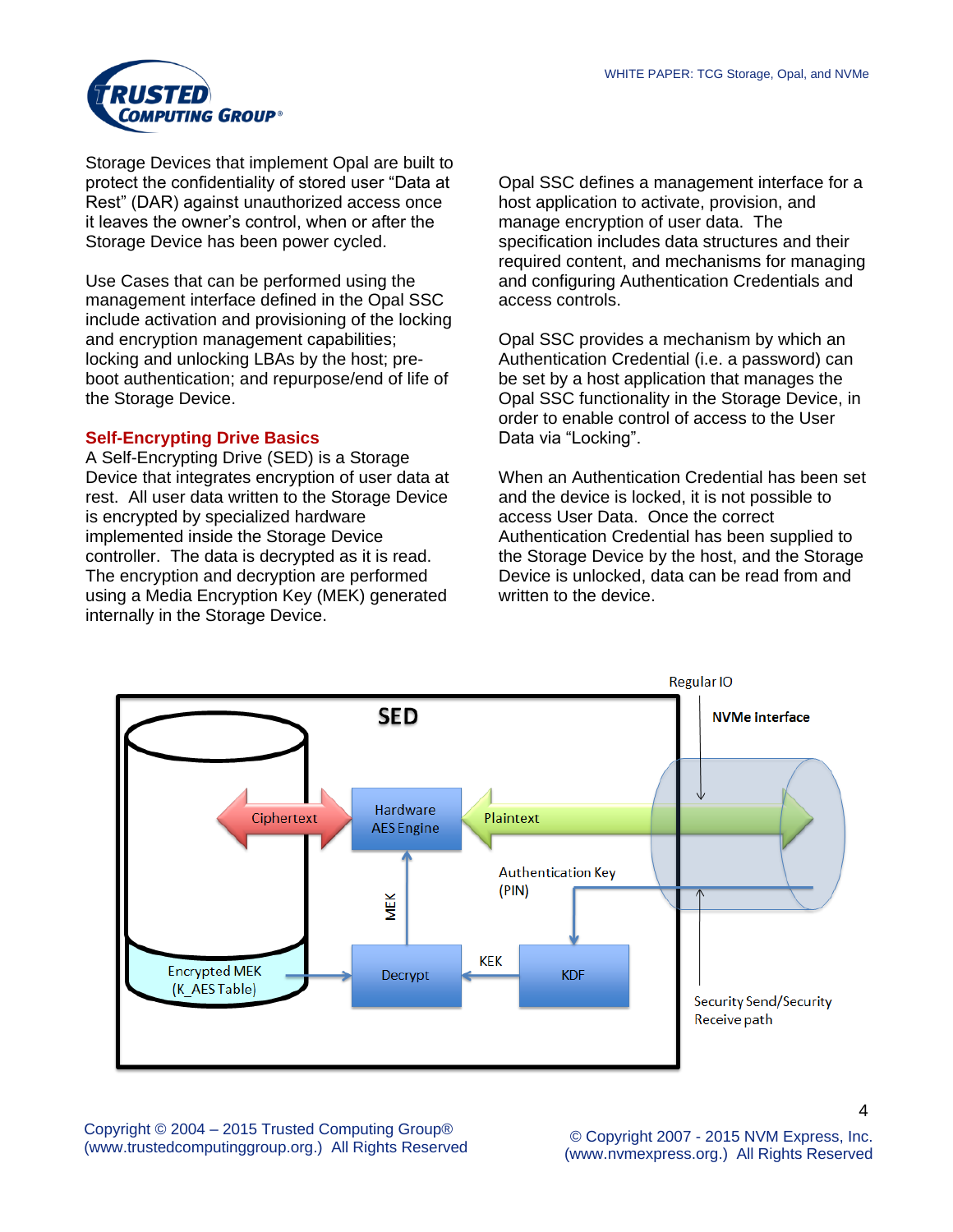

The Authentication Credential is a value derived from the user's password/passphrase, or some other authentication mechanism. Opal SSC is agnostic to the mechanisms used to capture such an authentication value from the user.

When implemented properly, the operation of setting an Authentication Credential enables "Cryptographic Protection of Data at Rest". The Storage Device uses a value derived from the Authentication Credential as a "Key Encryption Key", or KEK. Once the Authentication Credential is set, the KEK is used to encrypt the MEK prior to MEK's storage on media. The MEK is only stored persistently in encrypted form. Any instances of a plaintext MEK are only held internally to the Storage Device controller, and only temporarily while the Storage Device has power. When the Storage Device loses power, the plaintext MEK is lost.

After a Storage Device power cycle, since the plaintext MEK has been "forgotten" by the Storage Device, it is no longer possible to read or write data via the storage interface. The Storage Device is "locked". In order to gain access to user data in plaintext, it is necessary for the user to supply the correct unlock password/passphrase. The host application accepts a password as input from the user, generates an Authentication Credential from the supplied password, and sends the Authentication Credential to the Storage Device to attempt to unlock access to the data.

If the supplied Authentication Credential is correct, the Opal firmware in the Storage Device will be able to successfully decrypt the encrypted MEK, which can be used to encrypt/decrypt data. If the Authentication Credential is incorrect, the Opal firmware will not be able to successfully decrypt the encrypted MEK, and data will remain inaccessible.

## **Opal SSC**

Opal SSC provides an interface that allows a

host application to manage features related to user authentication and media encryption. Because the framework architecture on which Opal SSC is built (as defined in the Core Spec) is easily extensible, new features can be added to address additional use cases.

Opal SSC provides a full featured device implementation profile, with a variety of features that can be taken advantage of through Opal management software.

This specification defines a variety of features.

- Opal SSC defines a requirement to support encryption of user data, using either AES-128 or AES-256.
- Hardware-based encryption of user data can be scaled to meet bandwidth capabilities of the Storage Device.
- An Admin credential is used to perform provisioning and configuration.
- Multiple User credentials are supported, and can be assigned to perform various actions within the Opal subsystem.
- The Storage Device can be subdivided into multiple "Locking Ranges". Each of these is a range of contiguous LBAs.
- Each Locking Range is encrypted with a different Media Encryption Key.
- Each Locking Range can be unlocked independently of the others.
- Zero or more Users can be assigned permission to unlock Locking Ranges.
- Each Locking Range can be cryptographically erased independently of the others. Cryptographic erase is a process by which a MEK is destroyed, and a new MEK is generated. Eradication of a MEK means that the data which that MEK was used to encrypt is no longer able to be decrypted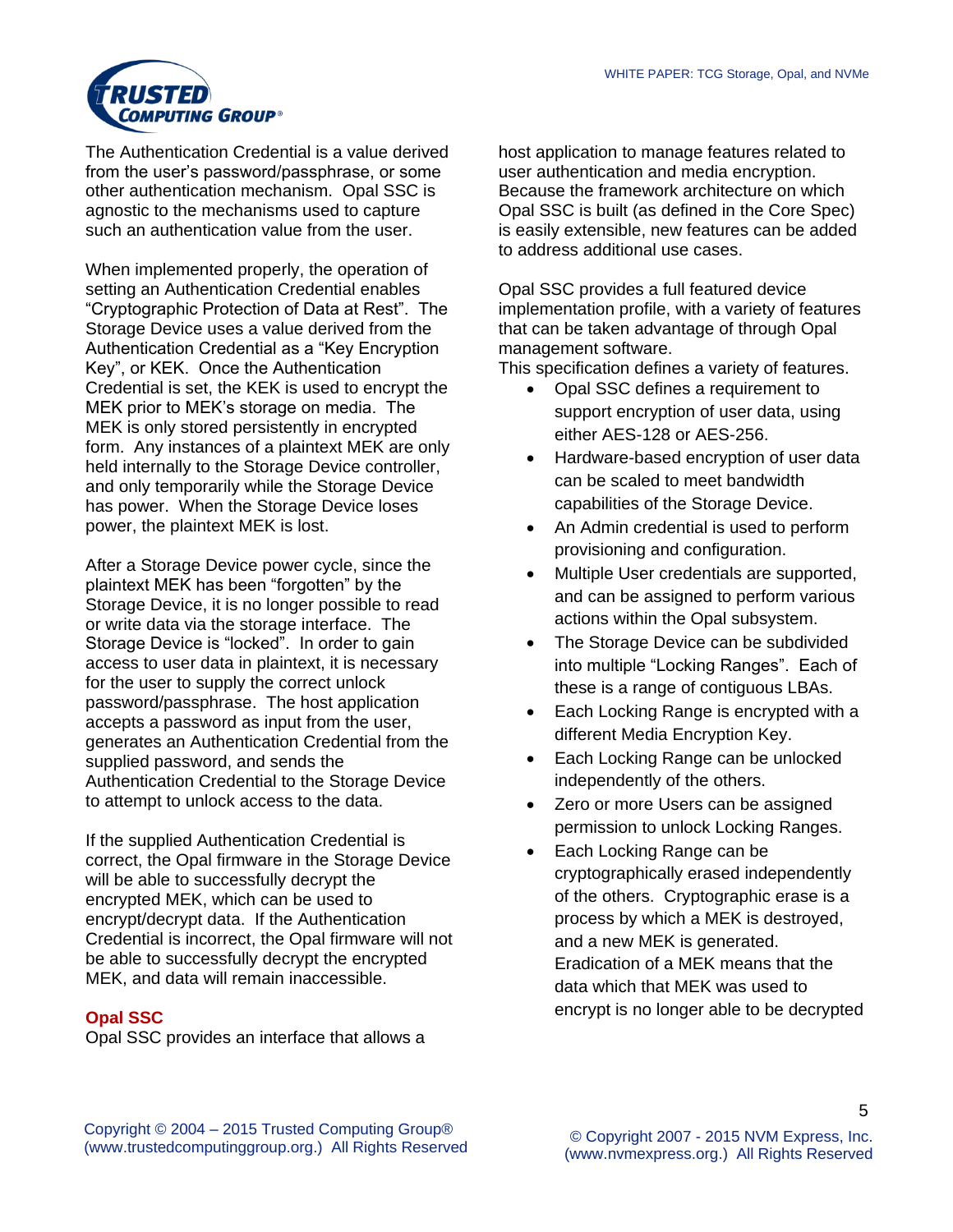

- Zero or more Users can be assigned to cryptographically erase Locking Ranges. This provides a fast, secure way to perform repurpose or end of life operations.
- Opal supports MBR Shadowing, through which a host application can store and execute a "Pre-Boot Authentication Environment". Such a mechanism is necessary to allow unlock of the range in which the OS is stored, in order to allow the OS to boot.

Because Opal SSC SEDs are typically thought of as "enterprise" class (i.e., corporate client) solutions, the NVMe work group made a request to the TCG Storage Work Group to consider defining a subset of the Opal SSC. Such a subset would provide a basis for SED management to a broader range of Storage Devices and platforms, including those targeted for "consumer" solutions. In response, the TCG SWG defined 2 new SSCs, "Opalite SSC" and "Pyrite SSC.

adipisci velit, sed quia non numquam eius modi

|                                                   | Size:                      | Opal Device Layout<br>Area:         |                                                                                    |  |
|---------------------------------------------------|----------------------------|-------------------------------------|------------------------------------------------------------------------------------|--|
|                                                   | varies                     | System (firmware, TCG tables, etc.) | Access with IF-SEND and IF-RECEIVE                                                 |  |
| Device<br>[Max]<br>LBA<br><u>ទ</u><br>LBA<br>User | 128mb+                     | <b>Shadow MBR Region</b>            | Typically contains pre-boot authentication app                                     |  |
|                                                   | $1k+$                      | <b>DataStore</b>                    | Typically contains pre-boot variables                                              |  |
|                                                   | varies                     | <b>Global Range</b>                 | Default range, contains user data                                                  |  |
|                                                   | Varies,<br>set by<br>admin | Range 1                             | Admin-configured range, contains user data                                         |  |
|                                                   | Varies,<br>set by<br>admin | Range 2                             | Admin-configured range, contains user data                                         |  |
|                                                   | varies                     | <b>Global Range, Continued</b>      | (rest of the default range that is not used by<br>any admin-configured LBA ranges) |  |

Opal Device Layout

Copyright © 2004 - 2015 Trusted Computing Group® Copyright © 2004 – 2015 Trusted Computing Group®<br>(www.trustedcomputinggroup.org.) All Rights Reserved (www.trustedcomputinggroup.org) All Rights Reserved

[\(www.nvmexpress.org.](http://www.nvmexpress.org/)) All Rights Reserved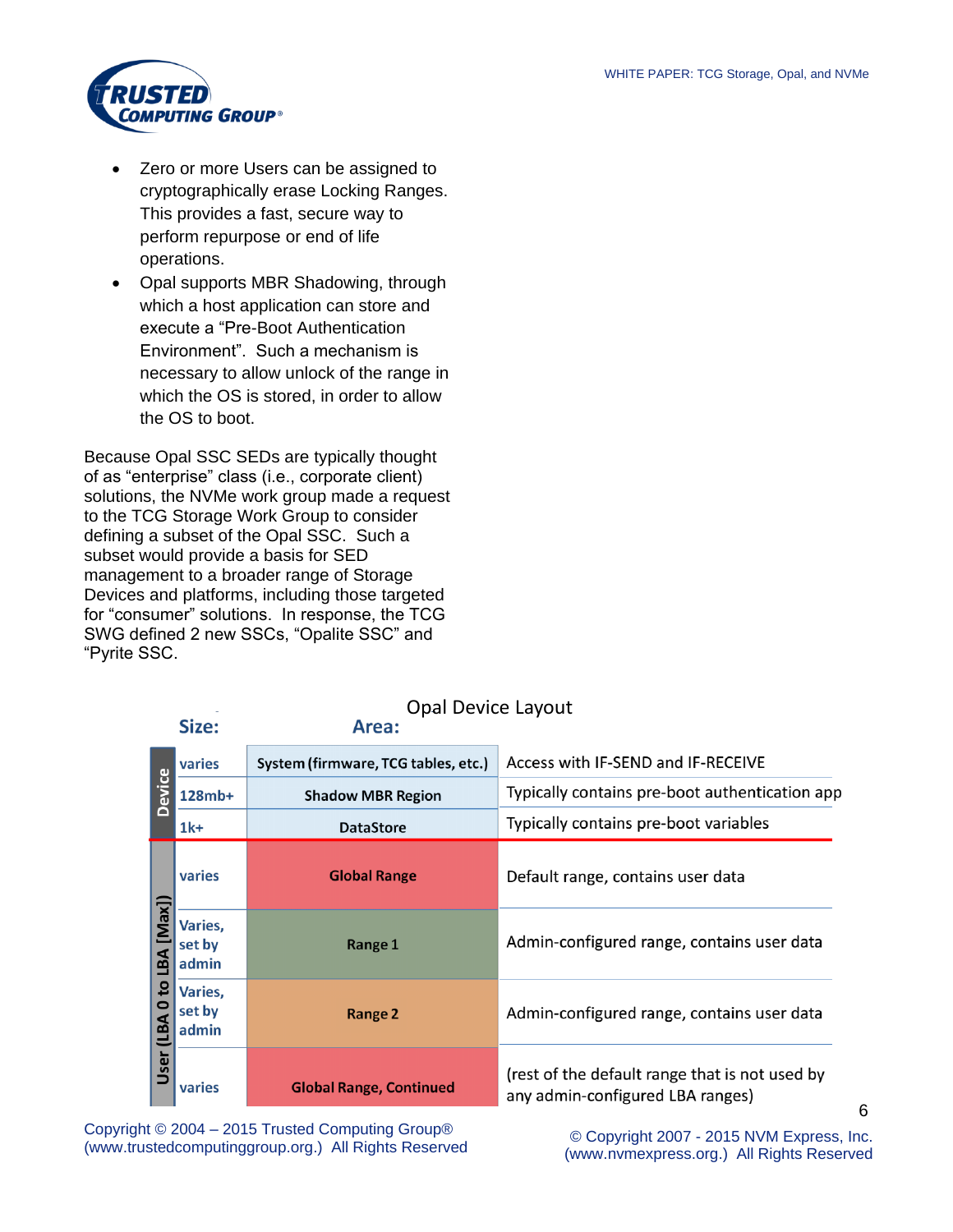

# **Opalite SSC and Pyrite SSC**

In response to a request from the NVMe work group, the TCG SWG is working to finalize two new SSC specifications: Opalite SSC and Pyrite SSC. These two specifications are a subset of the Opal SSC.

The primary difference between Opal SSC and Opalite SSC is that Opalite defines only a single, "Global" Locking Range, whereas Opal requires support for several configurable Locking Ranges. In addition, Opalite limits the number of supported Users to 2.

Pyrite is almost identical to Opalite, with one primary difference: Pyrite does not specify capabilities for cryptographic protection of data at rest. As such, references to and support for capabilities related to encryption, cryptographic erase, etc. are absent from Pyrite.

Opalite and Pyrite provide Storage Device vendors the ability to provide different levels of solution, depending on market need, internal roadmaps, and other business and technical considerations.

| <b>Feature</b>                                                             | Opal V2.00 SSC                                                                                 | <b>Opalite SSC</b><br>(Opal 2.00 subset)                                                       | <b>Pyrite SSC (Non-</b><br>encrypting version of<br><b>Opalite)</b>                           |
|----------------------------------------------------------------------------|------------------------------------------------------------------------------------------------|------------------------------------------------------------------------------------------------|-----------------------------------------------------------------------------------------------|
| <b>Core Spec</b><br><b>Version</b><br><b>Supported</b>                     | V2.00                                                                                          | V2.00                                                                                          | V2.00                                                                                         |
| <b>Activation and</b><br><b>Life Cycle</b>                                 | Yes                                                                                            | Yes                                                                                            | Yes                                                                                           |
| <b>Number of</b><br><b>Admins/Users</b>                                    | 4 Admin,<br>8 User                                                                             | 1 Admin,<br>2 User                                                                             | 1 Admin,<br>2 User                                                                            |
| <b>Min Number of</b><br><b>Required LBA</b><br><b>Ranges</b>               | Global Range + 8                                                                               | Global Range only                                                                              | Global Range only                                                                             |
| <b>Min DataStore</b><br><b>Size (General</b><br><b>Purpose</b><br>Storage) | 10MB                                                                                           | <b>128KB</b>                                                                                   | <b>128KB</b>                                                                                  |
| <b>Min MBR Table</b><br><b>Size</b>                                        | 128MB                                                                                          | <b>128MB</b>                                                                                   | 128MB (Optional)                                                                              |
| <b>Configurable</b><br><b>Access Control</b>                               | Yes                                                                                            | Yes                                                                                            | Yes                                                                                           |
| <b>PSID</b>                                                                | Optional (Required in<br>v2.01                                                                 | Required                                                                                       | Not Required<br>(recommended as<br>Prohibited due to lack of<br>integrated data sanitization) |
| <b>Media</b><br><b>Encryption</b>                                          | Required                                                                                       | Required                                                                                       | Not Specified                                                                                 |
| <b>Crypto Erase</b>                                                        | Revert, RevertSP, GenKey<br>methods for device and<br>locking range level erase<br>granularity | Revert, RevertSP,<br>GenKey methods for<br>device and locking range<br>level erase granularity | No user data erase<br>supported - relies on native<br>interface erase capability              |

Copyright © 2004 – 2015 Trusted Computing Group® (www.trustedcomputinggroup.org.) All Rights Reserved © Copyright 2007 - 2015 NVM Express, Inc.

[\(www.nvmexpress.org.](http://www.nvmexpress.org/)) All Rights Reserved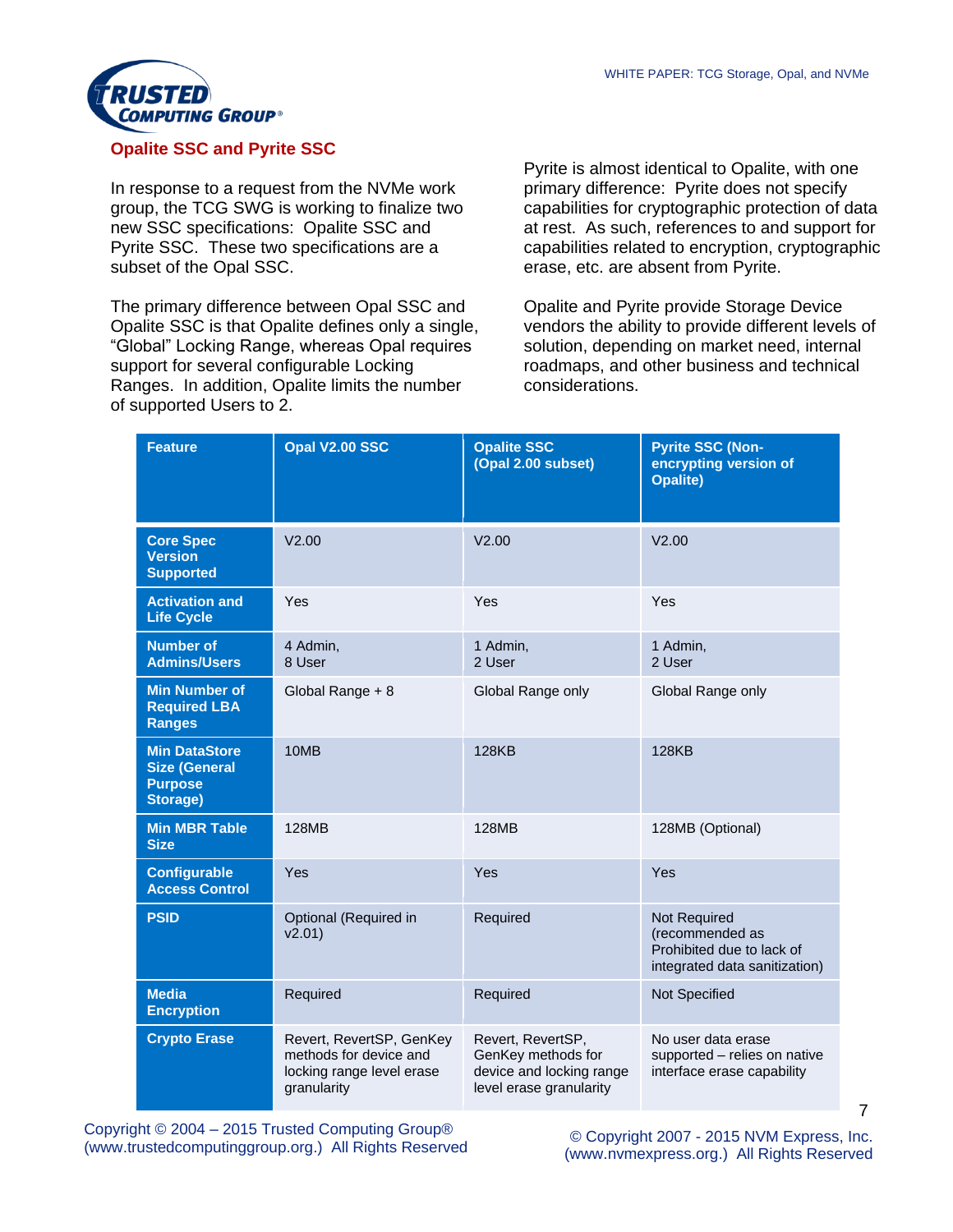

Other than these differences, the Opal, Opalite, and Pyrite SSCs are very similar. They all rely on the same communications protocol, on a common set of data structures, and on a common set of commands. Because the management interface is common, it is straightforward to design and implement software to manage Storage Devices based on the Opal Family.

# **ATA Security**

"ATA Security Feature Set", or ATA Security, defined by INCITS T13, is commonly referred to as the "Hard Drive Password". The ATA Security Feature Set has been in existence and deployment for years. The ATA Security Feature Set is deployed on the majority of modern ATA-based (including SATA) drives, and is managed (and manageable) by BIOS/platform firmware.

ATA Security (like Opal and its subset SSCs) is designed with a "first comer" ownership model.

The first application to set the ATA Security password, and thus "Enabling" the feature, gets ownership. ATA Security defines a Freeze Lock command, which helps control this by limiting the ability to take ownership to any entity that can execute the appropriate command sequence prior to execution of the Freeze Lock command.

Once a password has been set to enable security, and after the appropriate command is issued to authenticate a password and unlock the Storage Device, security commands can still be executed without having to supply the password again. This means that once the managing host application issues the appropriate unlock command, the command to modify the password or the command to erase the Storage Device could be issued by any entity, since the command does not need to include the password.

| <b>Capability</b>                                                                | <b>ATA</b><br><b>Security</b> | <b>Opal</b> |
|----------------------------------------------------------------------------------|-------------------------------|-------------|
| Simple access control<br>using a User password                                   |                               |             |
| Specified to require<br>industry grade AES cipher<br>for data-at-rest protection | Х                             |             |
| Remote management                                                                | X                             |             |
| Extensibility to other<br>security usage models                                  | Х                             |             |
| Specified support for<br>Crypto Erase                                            | Х                             |             |
| "Purge" level erase as<br>specified by NIST SP 800-<br>88                        | X                             |             |

Copyright © 2004 – 2015 Trusted Computing Group® (www.trustedcomputinggroup.org.) All Rights Reserved © Copyright 2007 - 2015 NVM Express, Inc.

[\(www.nvmexpress.org.](http://www.nvmexpress.org/)) All Rights Reserved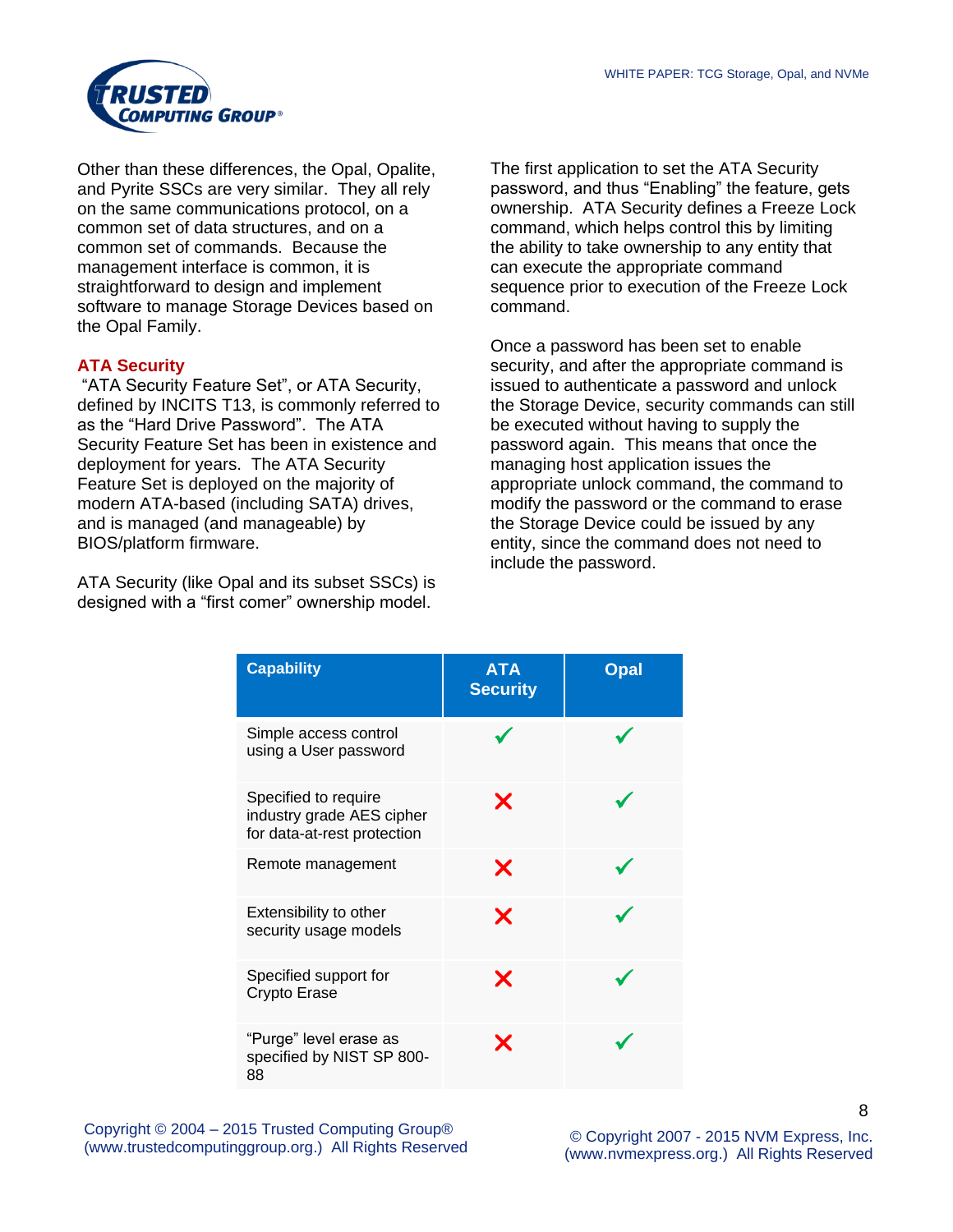

The Freeze Lock command is used to provide control over host execution of ATA Security Feature Set commands. The managing application (typically BIOS) queries the user for their password, and transmits the password along with the unlock command in order to unlock the Storage Device. Once this occurs, the Freeze Lock command is issued in order to prevent any additional security commands from being executed unexpectedly. If Freeze Lock is not issued, then the command to change the password or erase the drive could be issued, without having to know or re-submit the user password.

Reliance on the Freeze Lock command to control access means that BIOS is the only entity that can perform management using this security interface. BIOS issues Freeze Lock, after which, by design, as long as the Freeze Lock is in effect there is no further means to perform security management. There is no inherent ability to include OS-level management components, thus limiting the ability to deploy this as a Storage Device security mechanism in environments such as enterprise/corporate clients. The corporate IT environment typically relies on OS-resident components to interact with back end management and configuration services. This also makes integration of security enhancements or new capabilities challenging.

The ATA Security Feature Set is defined as an access control mechanism only. There is no specified linkage of ATA Security to media encryption. While many vendors have deployed proprietary mechanisms that link ATA Security and media encryption, challenges with properly defining key protection schemes based on the ATA Security Feature Set raise the likelihood of propagating poor data at rest protection implementations. These proprietary linkages between ATA Security and media encryption also introduce challenges when integrating ATA Security with TCG-based capabilities like Opal.

Partly due to the lack of integration of ATA Security with requirements for media encryption, and partly due to ATA Security's antiquated definition of data erase functions as they related to modern media types (like NAND), the NIST Special Publication 800-88 Revision 1, "Guidelines for Media Sanitization", defines ATA Security's Erase command as a "Clear" level sanitization mechanism. This is the lowest level of capability specified by the Guidelines, functionally equivalent to using IO commands to overwrite accessible LBAs. This level of data sanitization is limited in scope and applicability without vendor unique extension; is interruptible by power events and does not resume automatically; and is only available prior to execution of the Freeze Lock command.

## **Enterprise SSC and Data Center**

"TCG Storage Security Subsystem Class: Enterprise", sometimes called "Enterprise SSC", "ESSC", or just "Enterprise", is a SSC defined by the TCG that is targeted at classic SCSI/SAS data center Storage Devices. This specification and the version 1.00 of Opal SSC were published in approximately the same time frame. However, there are significant differences between the two specifications, not the least of which is that because Enterprise SSC was designed based on a draft revision of the Core Spec, the two specs are not protocol compatible; and that the two specifications targeted different use cases.

Enterprise SSC was designed with basic data center scenarios in mind. As such, Enterprise SSC is defined in a manner that is static, and the specification supports only limited configurability, primarily to support SCSI/SAS-based Storage Devices in environments where a RAID controller has little time or capability to perform complicated configurations. This also serves to reduce testing and qualification time for the simple usage models supported.

 $\mathsf{Q}$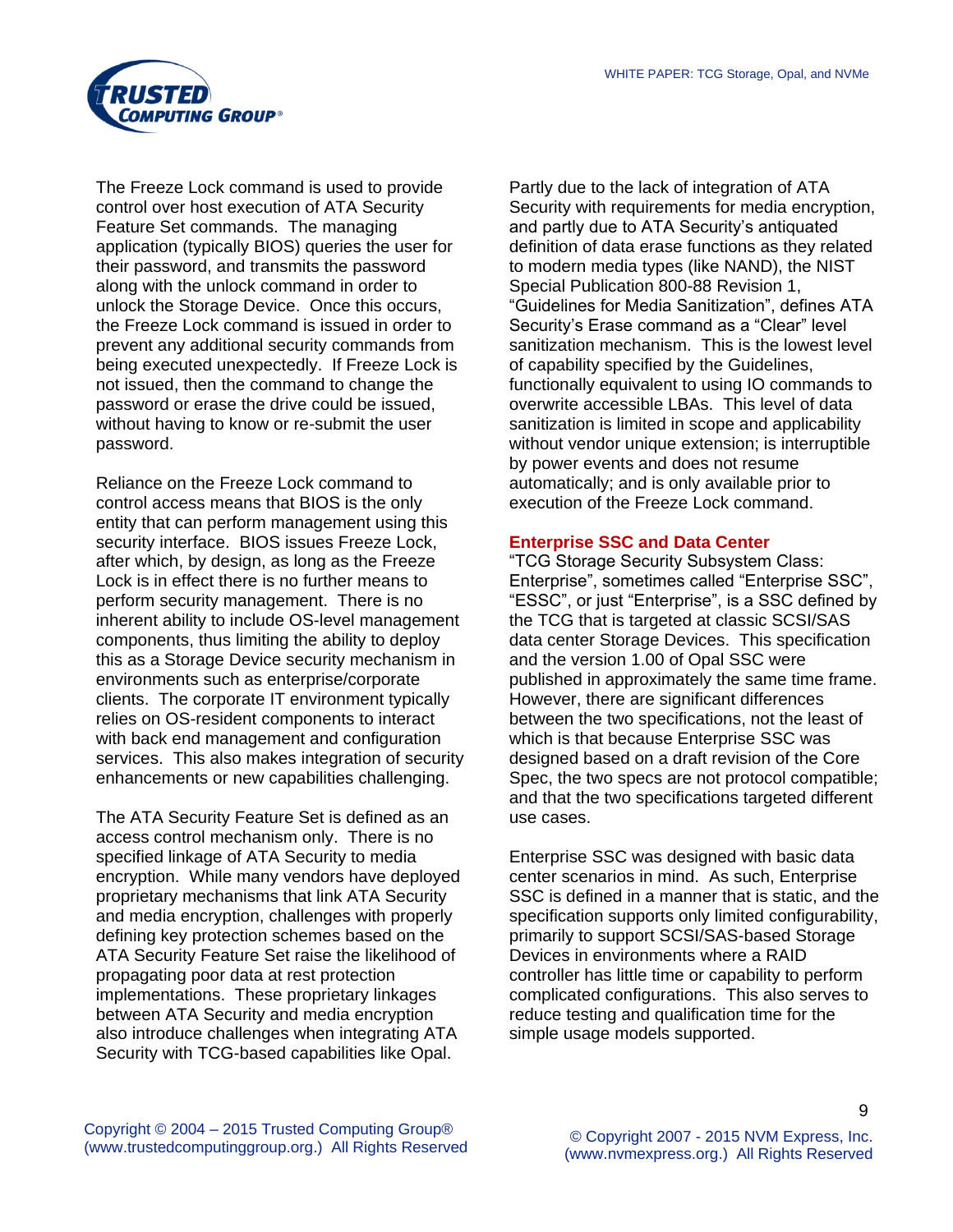

| <b>Feature</b>                                                             | Opal V2.00 SSC                                                                                    | <b>Opalite SSC</b><br>(Opal 2.00 subset)                                                          | <b>Pyrite SSC</b><br>(Non-<br>encrypting<br>version of<br><b>Opalite)</b>                           | <b>Enterprise SSC</b>                                      |
|----------------------------------------------------------------------------|---------------------------------------------------------------------------------------------------|---------------------------------------------------------------------------------------------------|-----------------------------------------------------------------------------------------------------|------------------------------------------------------------|
| <b>Core Spec</b><br><b>Version</b><br><b>Supported</b>                     | V2.00                                                                                             | V2.00                                                                                             | V2.00                                                                                               | V1.00 r0.9 (DRAFT)                                         |
| <b>Activation and</b><br><b>Life Cycle</b>                                 | Yes                                                                                               | Yes                                                                                               | Yes                                                                                                 | <b>No</b>                                                  |
| <b>Number of</b><br><b>Admins/Users</b>                                    | 4 Admin,<br>8 User                                                                                | 1 Admin,<br>2 User                                                                                | 1 Admin,<br>2 User                                                                                  | 1 "Bandmaster",<br>1 "Erasemaster" (No<br>Admin supported) |
| <b>Min Number of</b><br><b>Required LBA</b><br><b>Ranges</b>               | Global Range + 8                                                                                  | Global Range only                                                                                 | Global Range<br>only                                                                                | Global Range only                                          |
| <b>Min DataStore</b><br><b>Size (General</b><br><b>Purpose</b><br>Storage) | 10MB                                                                                              | 1MB                                                                                               | 1MB                                                                                                 | 1KB                                                        |
| <b>Min MBR Table</b><br><b>Size</b>                                        | 128MB                                                                                             | 128MB                                                                                             | 128MB<br>(Optional)                                                                                 | 0 MB<br>(no pre-boot<br>authentication support)            |
| <b>Configurable</b><br><b>Access</b><br><b>Control</b>                     | Yes                                                                                               | Yes                                                                                               | Yes                                                                                                 | <b>No</b>                                                  |
| <b>PSID</b>                                                                | Optional (Required in<br>v2.01)                                                                   | Required                                                                                          | Not Required<br>(recommended<br>as Prohibited<br>due to lack of<br>integrated data<br>sanitization) | Not Supported                                              |
| <b>Media</b><br><b>Encryption</b>                                          | Required                                                                                          | Required                                                                                          | Not Specified                                                                                       | Required                                                   |
| <b>Crypto Erase</b>                                                        | Revert, RevertSP,<br>GenKey methods for<br>device and locking<br>range level erase<br>granularity | Revert, RevertSP,<br>GenKey methods for<br>device and locking<br>range level erase<br>granularity | No user data<br>erase supported<br>- relies on native<br>interface erase<br>capability              | Erase method                                               |